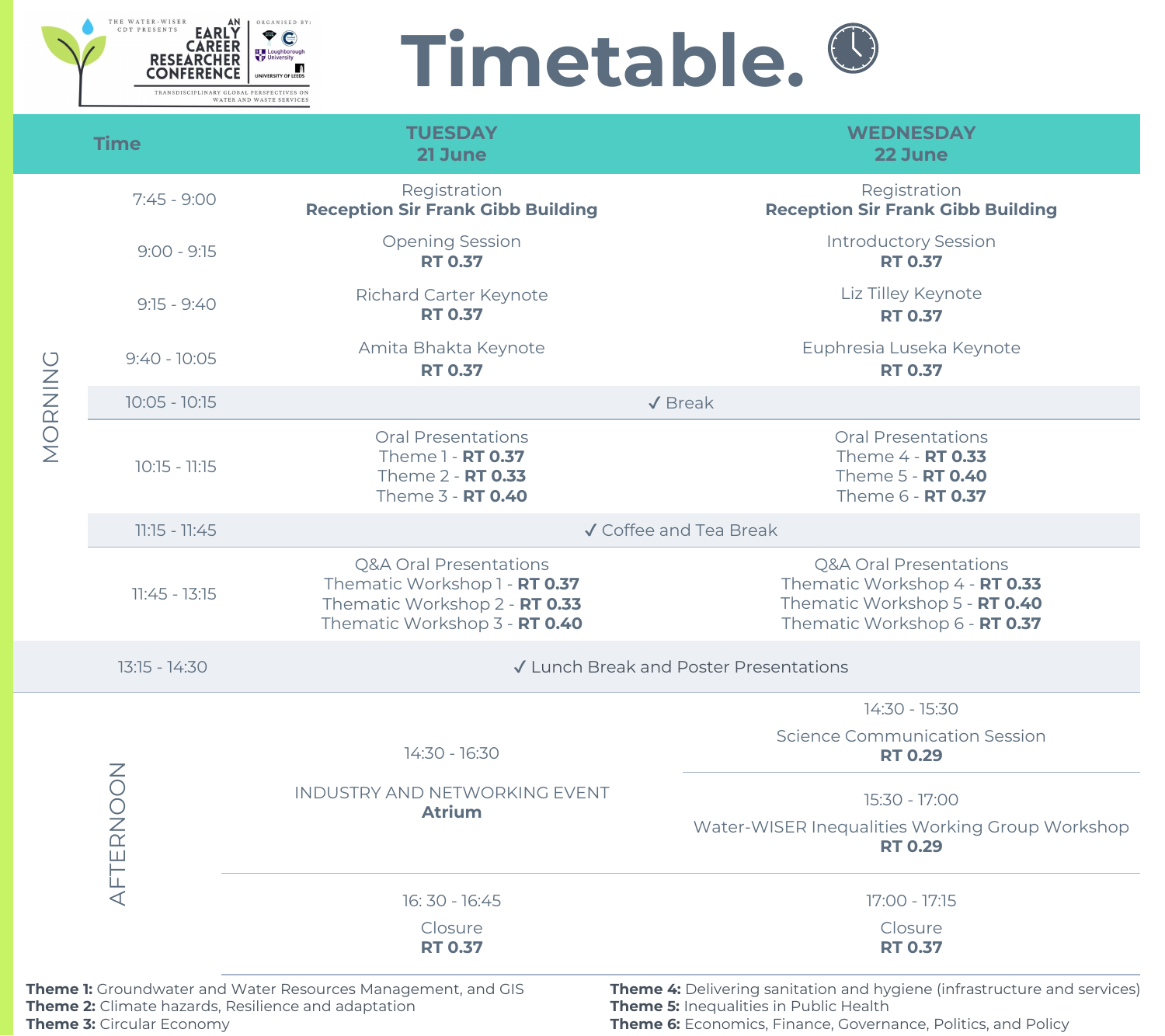**removal and recovery using bio-mineral forming bacteria in a biocatalyst** ert Colston

|                                                                                                                                                                                     | 21th June - Tuesday<br>$10:15 - 11:15$                                                                                                               |                                                     |  |
|-------------------------------------------------------------------------------------------------------------------------------------------------------------------------------------|------------------------------------------------------------------------------------------------------------------------------------------------------|-----------------------------------------------------|--|
|                                                                                                                                                                                     |                                                                                                                                                      |                                                     |  |
| Theme 1                                                                                                                                                                             | Theme 2                                                                                                                                              |                                                     |  |
| <b>Groundwater and</b><br><b>Water Resources Management,</b><br>and GIS                                                                                                             | <b>Climate hazards,</b><br><b>Resilience and</b><br>adaptation                                                                                       |                                                     |  |
| <b>RT 0.37</b>                                                                                                                                                                      | <b>RT 0.33</b>                                                                                                                                       |                                                     |  |
| <b>10:20 - Disappearing Groundwater: One</b><br>resource, many solutions<br>Soomrit Chattopadhyay                                                                                   | 10:20 - Natural Flood Management Site-<br><b>Scale Data: Remote challenges with</b><br><b>Remote Controlled Solutions</b><br><b>Bart Hill</b>        | 10:20<br>achie<br>refilli<br>Elizal                 |  |
| 10:30 - Sand dam contributions to water<br>security in Kenya monitored through<br>hand pump abstraction<br><b>Hannah Ritchie</b>                                                    | 10:30 - Learning from the WASH Cluster:<br><b>Developing an Environmental Health</b><br><b>Lens in Humanitarian Shelter Contexts</b><br>George Foden | 10:30<br>Can 1<br>the v<br>Katie                    |  |
| 10:40 - Water risks at the interface:<br>sensible communication practices for the<br>implementation of Article 17 of the 202<br><b>EU Drinking Water Directive</b><br>Angela Bayona | 10:40 - Towards a Warning System for<br><b>Hydrogeologically Susceptible Regions to</b><br><b>Earthquakes</b><br><b>Konrad Weaver</b>                | 10:40<br>wast<br>antik<br><b>Hydr</b><br><b>Amy</b> |  |
| <b>10:50 - Faecal contamination of</b><br>groundwater self-supply in urban<br><b>Indonesia: Assessment of sanitary and</b><br>socio-economic risk factors<br>Franziska Genter       | <b>10:50 - Gender experiences of climate</b><br>change and access of water in Pakistan<br>Granaz Baloch                                              | 10:50<br>remo<br>form<br>Robe                       |  |
|                                                                                                                                                                                     |                                                                                                                                                      |                                                     |  |





## **Oral Presentations**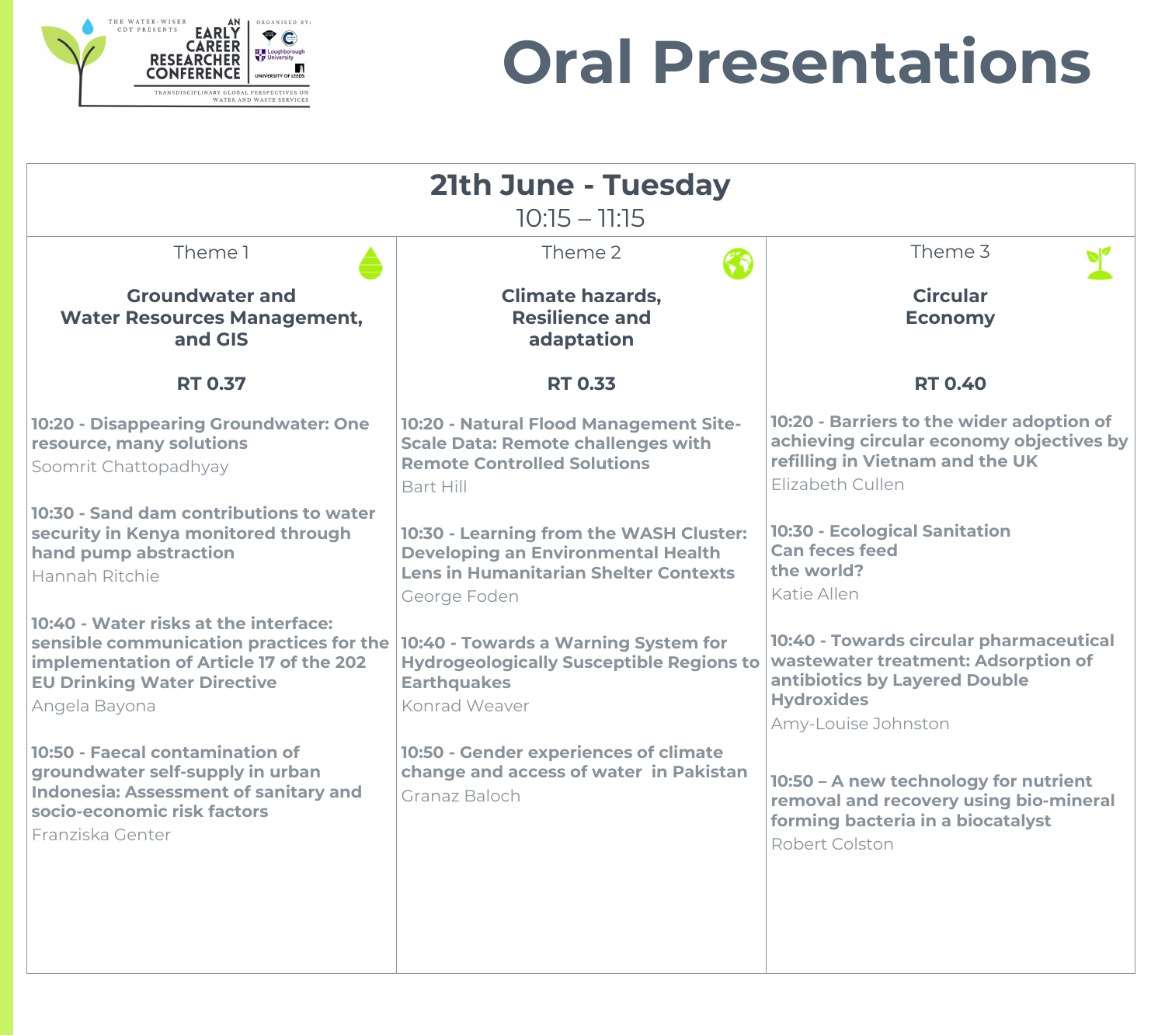**10:20 - Local government leadership for sanitation: experiences and learnings East and West Africa** Coultas

**10:30 - Commonalities between Heritage water systems and Water sensitive planning** ini More

**10:40 - Accountability mechanisms for sanitation provision in informal sments** iia Roaf

**10:50 - A multidimensional approach to assess water-security risks in river basins** ina Montoya-Pachongo

**12:00 - Beyond Technical: Waterscape and the Water-Mining Nexus** Ofori

|                                                                                                                                                                                                                          | 22th June - Wednesday<br>$10:15 - 11:15$                                                                                                                |                                     |
|--------------------------------------------------------------------------------------------------------------------------------------------------------------------------------------------------------------------------|---------------------------------------------------------------------------------------------------------------------------------------------------------|-------------------------------------|
| Theme 4                                                                                                                                                                                                                  | Theme 5                                                                                                                                                 |                                     |
| <b>Delivering</b><br>sanitation and hygiene<br>(infrastructure and services)                                                                                                                                             | <b>Inequalities</b><br>in Public Health                                                                                                                 |                                     |
| <b>RT 0.33</b>                                                                                                                                                                                                           | <b>RT 0.40</b>                                                                                                                                          |                                     |
| 10:20 - Bridging the gap between the<br>regulator and the regulated in safe<br>disposal of faecal sludge; understanding<br>and informing the challenges in<br>implementation of new service provision<br>Claire Grisaffi | 10:20 - Hanging Latrines: Far away from<br><b>Functional Latrines within the very heart</b><br>of an urban center<br>Shyantani Saha                     | 10:20<br>sanita<br>from I<br>Mimi   |
| 10:30 - Toilet Tales: Analysing the<br>influence of caste and gender in<br>sanitation policy processes in rural India<br>Nikita Mehta                                                                                    | 10:30 - A Conceptual Model of the<br><b>Inequitable Distribution of Water in</b><br><b>Intermittent Water Supply Systems</b><br><b>Matthew MacRorie</b> | 10:30<br>water<br>plann<br>Ashwi    |
| 10:40 - Determining factors of the spatial<br>pattern of faecal matter flow in<br>unsewered cities in developing countries<br>Sufia Sultana, Sufia                                                                       | 10:40 - Faecal contamination of informal<br>agri-food systems in low- and middle-<br>income countries<br>David Galibourg                                | 10:40<br>sanita<br>settle<br>Virgin |
| 10:50 - Feacal pathogens in fresh produce<br>in Delhi, India<br>Jemma Phillips                                                                                                                                           | 10:50 - How regional politics drive<br>massive infrastructure projects: The case<br>of Transaqua<br><b>Caner Sayan</b>                                  | 10:50<br>asses:<br>Caroli           |
| 11:00 - Exploring the impacts of Climate<br><b>Hazards on Sanitation and Hygiene in</b><br><b>Burkina Faso</b><br>Ruhil Iyer                                                                                             | 11:00 - Water poverty in the UK:<br>challenging myths of universality<br><b>Ruth Sylvester</b>                                                          | 11:00 -<br>and tl<br><b>Alesia</b>  |

Theme 6

### **Economics, Finance, Governance, Politics, and Policy**

### **RT 0.37**



### **Oral Presentations**